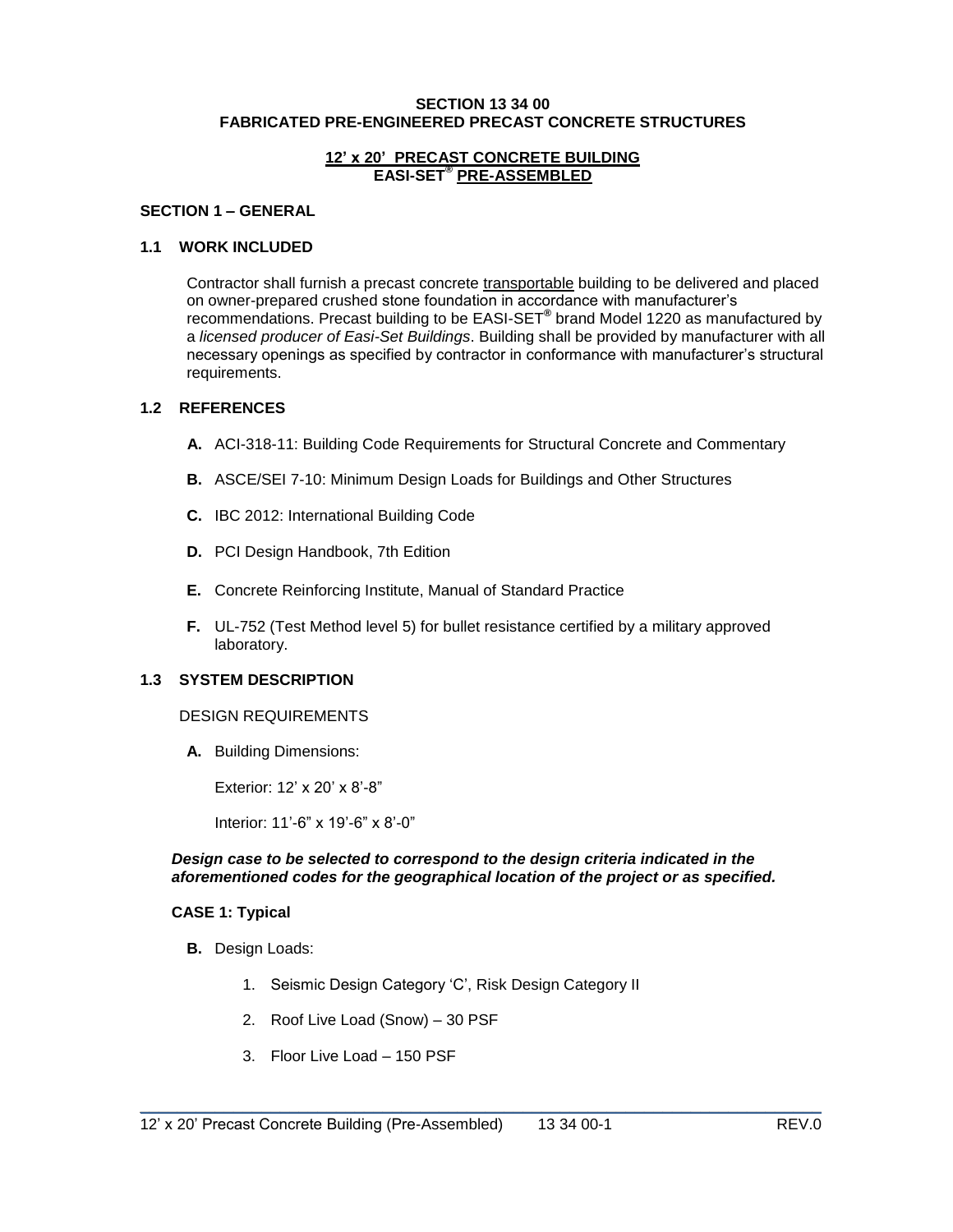### 4. Wind Loading\* – 115 MPH

\*Design loads relate to precast components only, not accessories (i.e. doors, windows, vents, etc.)

## **CASE 2: Heavy**

**C.** Design Loads:

- 1. Seismic Design Category 'D', Risk Design Category III
- 2. Roof Live Load (Snow) 60 PSF
- 3. Floor Live Load 250 PSF
- 4. Wind Loading\* 165 MPH

\*Design loads relate to precast components only, not accessories (i.e. doors, windows, vents, etc.)

- **D.** Roof: Roof panel shall have a peak in the center of 12-foot direction and shall slope  $\frac{1}{2}$ " to each side. The roof shall extend a minimum of  $2\frac{1}{2}$ " beyond the wall panel on each side and have a turndown design which extends  $\frac{1}{2}$ " below the top edge of the wall panels to prevent water migration into the building along top of wall panels. Roof shall also have an integral architectural ribbed edge.
- **E.** Roof, floor, and wall panels must each be produced as single component monolithic panels. No roof, floor, or vertical wall joints will be allowed, except at corners and along perimeter. Wall panels shall be set on top of floor panel.
- **F.** Floor panel must have  $\frac{1}{2}$ " step-down around the entire perimeter to prevent water migration into the building along the bottom of wall panels.

## **1.4 SUBMITTALS**

- A. Engineering calculations that are designed and sealed by a professional engineer, licensed to practice in the state where the project is located, shall be submitted for approval.
- B. Manufacturers' product literature shall be provided for any plumbing, electrical, and miscellaneous installed fixtures demonstrating compliance with these specifications.

#### **1.5 QUALITY ASSURANCE**

- **A.** The precast concrete building producer shall be a plant-certified member of either the National Precast Concrete Association (NPCA), The Precast/Prestressed Concrete Institute (PCI), or equal.
- **B.** The precast concrete building producer shall demonstrate product knowledge and must have a minimum of 5 years experience manufacturing and setting precast concrete.
- **C.** The manufacturer must be a licensed producer of Easi-Set Buildings
- **D.** No alternate building designs to the pre-engineered EASI-SET**®** building will be allowed unless pre-approved by the owner 10 days prior to the bid date.

\_\_\_\_\_\_\_\_\_\_\_\_\_\_\_\_\_\_\_\_\_\_\_\_\_\_\_\_\_\_\_\_\_\_\_\_\_\_\_\_\_\_\_\_\_\_\_\_\_\_\_\_\_\_\_\_\_\_\_\_\_\_\_\_\_\_\_\_\_\_\_\_\_

# **SECTION 2 – PRODUCTS**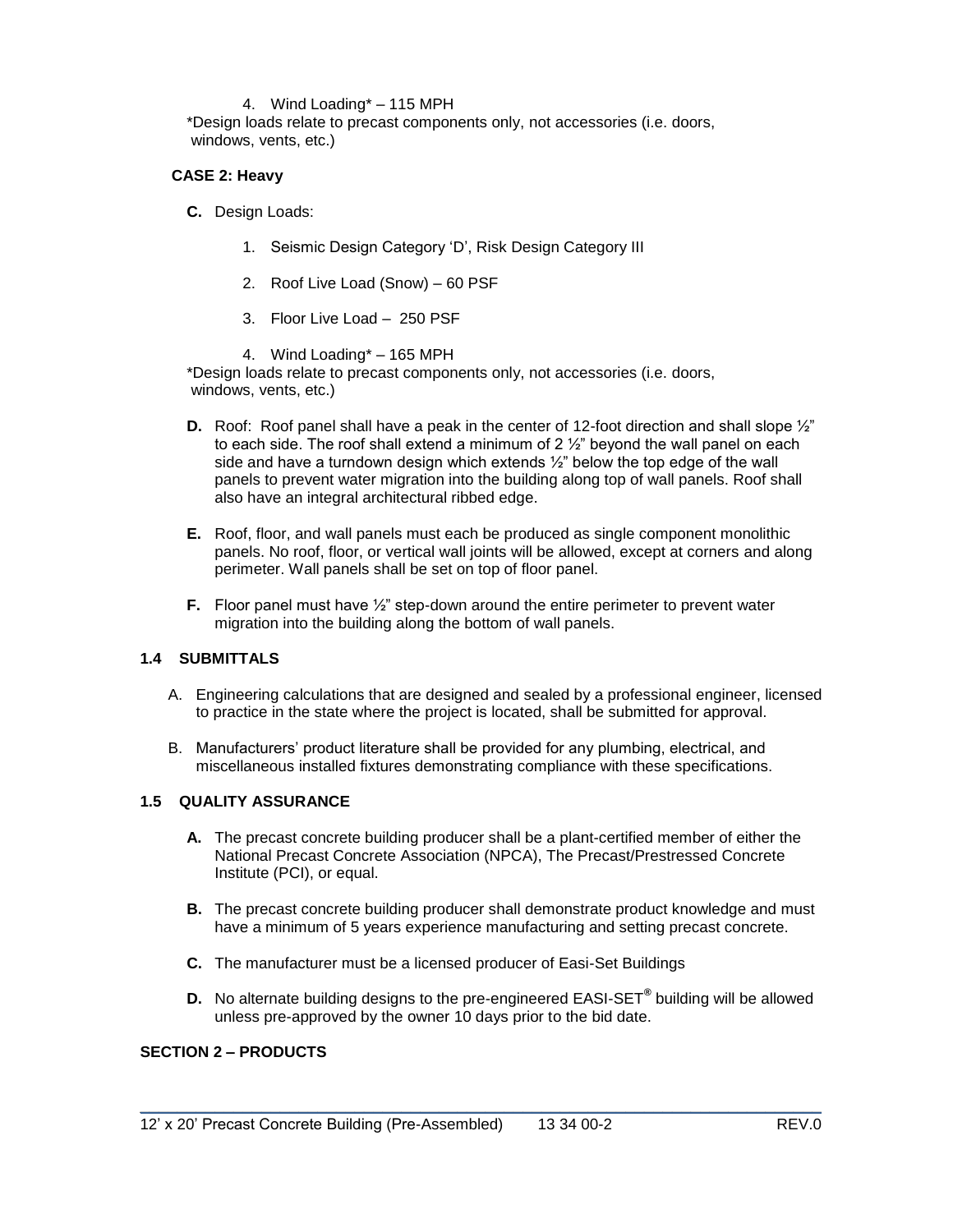# **2.1 MATERIALS**

- **A.** Concrete: Steel-reinforced, 5000 PSI minimum 28-day compressive strength, airentrained (ASTM C260).
- **B.** Reinforcing Steel: ASTM A615, grade 60 unless otherwise specified. Welded Wire Fabric: ASTM 185, Grade 65
- **C.** Post-tensioning Strand: 41K Polystrand CP50, ½" 270 KSI Seven-Wire strand, enclosed within a greased plastic sheath (ASTM A416). Roof and floor each shall be posttensioned by a proprietary, second generation design using a single, continuous tendon. Said tendon is placed in the concrete slab to form a perimeter loop starting from one corner of the slab to a point where the cable entered the slab. The tendon then turns 90 degrees and follows the cable member(s) in the periphery to a point midway along the "X" axis of the concrete building panel and then turns 90 degrees along the "Y" axis of the concrete building panel. This bisects the concrete building panel and crosses the opposite parallel portion of the cable member and exits from an adjacent side of the concrete building panel. This creates a cable pattern with no less than 2.5 parallel cables in any direction. To ensure a watertight design, no alternate methods shall be substituted for the post-tensioning.
- **D.** Sealant: All joints between panels shall be caulked on the exterior and interior surface of the joints. Caulking shall be DOW CORNING 790 silicone sealant or equal. Exterior caulk reveal to be 3/8"x 3/4" deep so that sides of the joint are parallel for proper caulk adhesion. Back of the joint to be taped with bond breaking tape to ensure adhesion of caulk to parallel sides of joint and not the back.
- **E.** Vents: Two screened aluminum vents to be cast in rear wall. Vents shall be SUNVENT INDUSTRIES Model FL-164 or equal.
- **F.** Panel Connections: All panels shall be securely fastened together with 3/8" thick steel brackets. Steel is to be of structural quality, hot-rolled carbon complying with ASTM A36 and hot dipped galvanized after fabrication. All fasteners to be ½" diameter bolts complying with ASTM A325 for carbon steel bolts. Cast-in anchors used for panel connections to be Dayton-Superior F-63 coil inserts, or equal. All inserts for corner connections must be secured directly to form before casting panels. No floating-in of connection inserts shall be allowed.

## **2.2 ACCESSORIES**

- **A. Doors and Frames**: Shall comply with Steel Door Institute "Recommended Specifications for Standard Steel Doors and Frames" (SDI-100) and as herein specified. All door and frame galvanizing shall be in accordance with ASTM A924 and A653, A60 minimum coating thickness.
	- 1. The buildings shall be equipped with double 3'-0" x 6'-8" x 1-3/4" thick insulated, 18 gauge, metal doors with 16-gauge frames (to meet wall thickness). Doors to have flush top cap. 12 gauge flat astragals shall be applied to the active leaf to protect against the elements or forced opening. Doors and frames shall be factory bonderized and painted with one coat of rust inhibitive primer and one finish coat of enamel paint; color to be BOLT BROWN unless specified otherwise.
	- 2. Doors and frames shall meet SDI standard Level 2, 1¾" heavy duty. *Approved manufacturers: Republic, Steelcraft, Ceco, Black Mountain, Pioneer, Curries, Mesker, MPI, Door components or equal Approved distributor: Integrated Entry Systems*

\_\_\_\_\_\_\_\_\_\_\_\_\_\_\_\_\_\_\_\_\_\_\_\_\_\_\_\_\_\_\_\_\_\_\_\_\_\_\_\_\_\_\_\_\_\_\_\_\_\_\_\_\_\_\_\_\_\_\_\_\_\_\_\_\_\_\_\_\_\_\_\_\_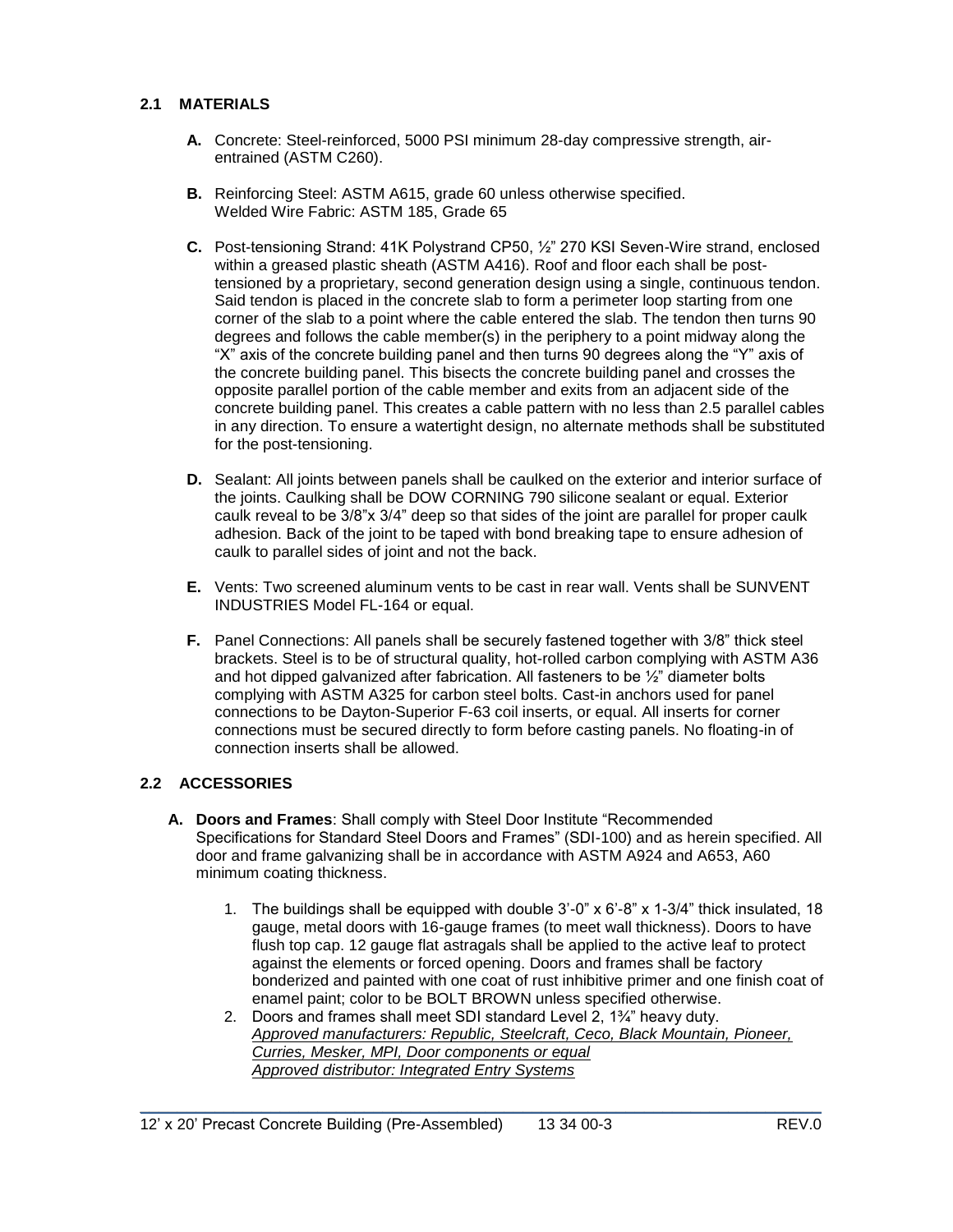### **B. Door Hardware**:

**1. Pull Handle**: Shall meet requirements of ANSI A156.2. Shall be thru bolt attached and constructed of a minimum ¾" diameter stainless pull handle sized 8" center to center with a stainless backer plate, minimum 0.053" on both sides. *Approved manufacturers: Design Hardware, Don-Jo, or equal*

**2. Hinges**: Shall comply with ANSI A156.1 and be of the ball bearing, non-removable pin type (3 per door minimum). Hinges shall be 4  $\frac{1}{2}$ " x 4  $\frac{1}{2}$ " US26D (652) brushed chrome finish. Manufacturer shall provide a lifetime limited warranty. *Approved manufacturers: Design Hardware, or equal*

**3. Deadbolt**: Commercial Grade Deadbolt conforming to ANSI 156.5 furnished with a 2  $\frac{1}{4}$ " face plate and a 1" projecting deadbolt with hardened steel pins. Dead bolts shall be UL and ADA approved. Finish shall be US26D (626) brushed chrome finish. Manufacturer shall provide a lifetime limited warranty.

*Approved manufacturers: Design Hardware, Dorma, or equal*

**4. Surface Bolt**: 8" Surface bolt UL listed. Finish US26D (626) brushed chrome finish. (2 per inactive leaf)

*Approved manufacturers: Don-Jo, Design Hardware, or equal*

**6. Threshold**: Bumper Seal type threshold with a maximum 1" rise to prevent water intrusion. Thresholds shall be approved for UL 10B suitable for use with fire doors rated up to three hours.

*Approved manufacturers: National Guard Products or equal* 

**7. Overhead Door Holder**: Heavy duty surface mounted hold open device with hold open/stop angle of 85 to 110 degrees. Construction shall be stainless steel. Finish US32D (630) satin stainless steel finish. *Approved manufacturers: ABH, Rockwood, or equal*

**8. Drip Cap**: Aluminum drip cap with minimum projection of 2 ½" shall be furnished. *Approved Manufacturers: Design Hardware, National Guard Products, or equal*

**9. Door Stop**: ANSI 156.16 approved wall mounted door stop with keeper constructed of a corrosion resistant cast brass material. Finish US26D (626) brushed chrome finish. *Approved manufacturers: Don-Jo, Rockwood, or equal*

## **2.3 FINISHES**

- **A.** Interior of Building: Smooth form finish on all interior panel surfaces unless exterior finish is produced using a form liner, then smooth hand-troweled finish.
- **B.** Exterior of Building: (Standard) Architectural precast concrete brick finish: Finish must be imprinted in top face of panel while in form using an open grid impression tool similar to EASI-BRICK**®** . Finished brick size shall be 2 3/8" x 7 5/8" with vertical steel float or light broom finish. Joints between each brick must be 3/8" wide x 3/8" deep. Back of joint shall be concave to simulate a hand-tooled joint. Each brick face shall be coated with the following water-based acrylic, water repellent penetrating concrete stain: 1) Canyon Tone stain by United Coatings, 2) Sherwin Williams (H&C concrete stain) or equal. Stain shall be applied per manufacturer's recommendation. Joints shall be kept substantially free of stain to maintain a gray concrete color. Stain color shall be BRICK RED unless specified otherwise.

\_\_\_\_\_\_\_\_\_\_\_\_\_\_\_\_\_\_\_\_\_\_\_\_\_\_\_\_\_\_\_\_\_\_\_\_\_\_\_\_\_\_\_\_\_\_\_\_\_\_\_\_\_\_\_\_\_\_\_\_\_\_\_\_\_\_\_\_\_\_\_\_\_